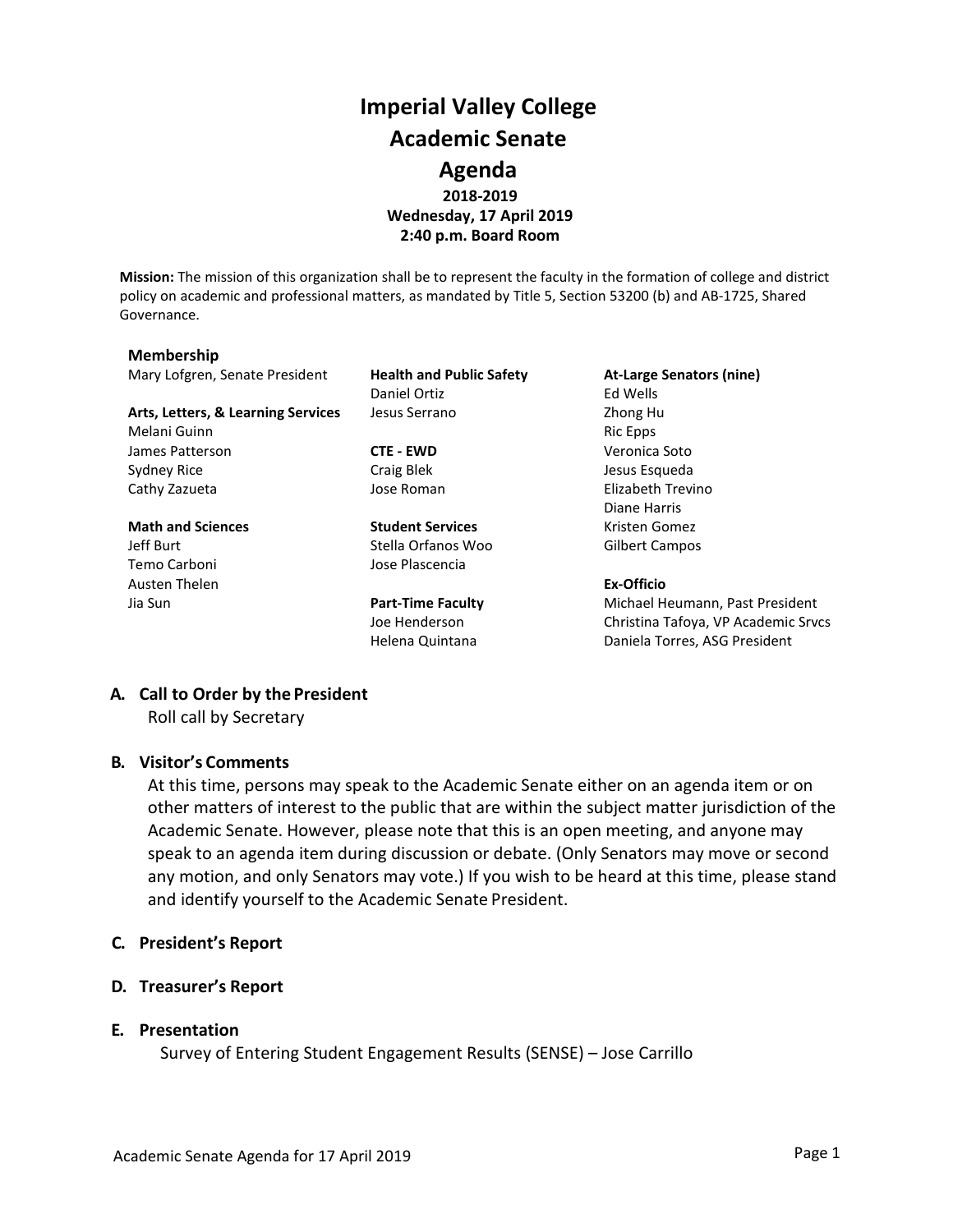### **F. Consent Agenda**

- 1. Approval of Academic Senate minutes for 3 April 2019
- 2. Curriculum Committee recommendations to the President for 27 March 2019
- 3. Curriculum Committee recommendations to the Board for 27 March 2019

### **G. Action Items**

- 1. Certification of Senate election: President-Elect and three (3) at-large senators
- 2. Local Vision for Success Goals (attached IVC Local Vision Goals)
- 3. Approval of the proposed **Open Educational Resource (OER) Committee**, effective Fall 2019

### Open Educational Resources Committee

### **Purpose**

The Open Educational Resources Committee is a sub-committee of the Academic Senate. The goal of the committee is to explore current trends in utilizing open educational resources (OER), to evaluate policies and procedures in regards to OERs, to develop strategies to encourage Imperial Valley College faculty to explore and adopt OER, to develop resource requests for OER development, and to provide regular updates and reports on the committee's activities to the Academic Senate.

### **Function**

- 1. Develop and implement plans designed to encourage OER adoption
- 2. Explore strategies to reduce textbook and course material costs for students
- 3. Educate students, faculty, and staff about alternative strategies to reduce textbook and course material costs
- 4. Explore the development of Zero Textbook Costs (ZTC) degrees
- 5. Develop objectives and timelines to accomplish actionable goals

## **Committee Composition**

- OER Coordinator (Co-Chair)
- Administrative Representative (Co-Chair)
- 2 Student Representatives
- 3 Teaching Faculty Representatives
- 1 Library & Learning Services Representative
- 1 Counseling Representative
- 1 Classified Representative
- 1 Technology Representative
- 4. Approval of the Distance Education Strategic Plan, 2019-2021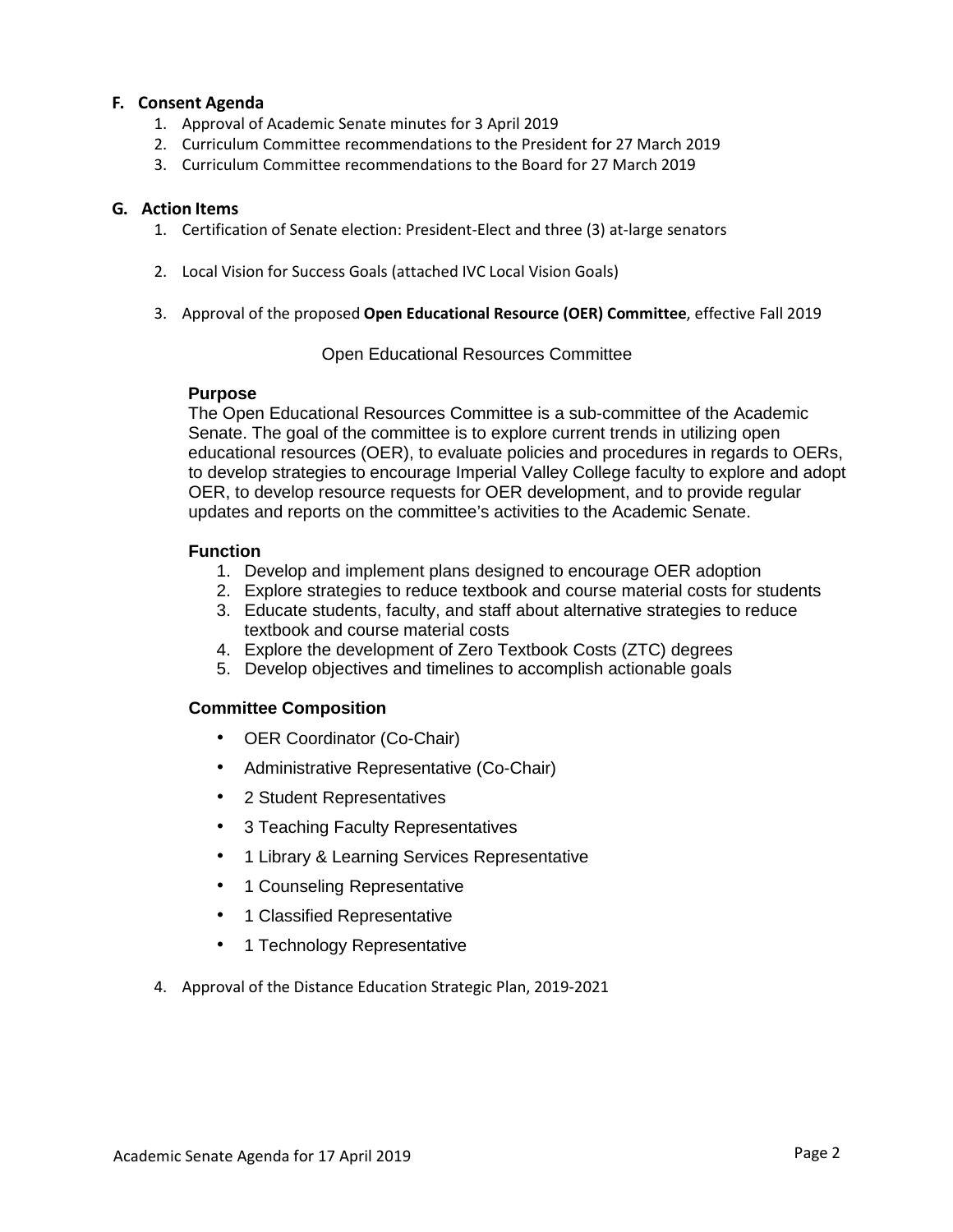### **G. Action Items** (continued)

5. Approval of the proposed **Outcomes and Assessment Committee**, effective Fall 2019

### Purpose:

The Outcomes & Assessment Committee will support and evaluate a campus-wide process for the uniform implementation and assessment of Learning Outcomes at the course, program, and department level as well as student persistence and achievement outcomes and Service Area outcomes. The SLO Coordinator is responsible for chairing the committee and overseeing that the functions of the Outcomes & Assessment Committee are met. The committee reports to the IVC Academic Senate and advises the College Council and Strategic Education Master Plan Committee.

### Function:

- provide support and training
- recommend and provide samples of effective assessment tools
- provide support in the analysis of data on student achievement and student persistence
- provide training and assistance to correctly and effectively use current campus Outcomes-related practices
- provide support and data in program review
- provide support and data to the accreditation reports
- ensure that Service Area Outcomes (SAOs) and Learning Outcomes (SLOs and PLOs) are connected to Strategic Educational Master Plan Goals and Strategies.
- act as a resource group and maintain liaison to the Academic Senate

### Committee Composition:

SLO Coordinator and Administrative co-chairs Academic Senate appointees from each division on campus

- Arts and Letters
- Math and Science
- Economic and Workforce Development
- Health and Public Safety Division
- Counseling
- Student Affairs & Enrollment Services
- Library/Instructional Resources
- two Adjunct Instructors

One dean from Student Services One dean from Academic Affairs One representative from Institutional Research One Classified employee One Manager One Confidential Employee Two ASG representatives Three support specialists (one Admin Services, one Academic Services, and one Student Services)

[*Given the size of the Outcomes and Assessment Committee, the SLO Coordinator and Administrator co-chair may consider forming smaller work groups such as a student learning outcomes work group and a service area outcomes work group*.]